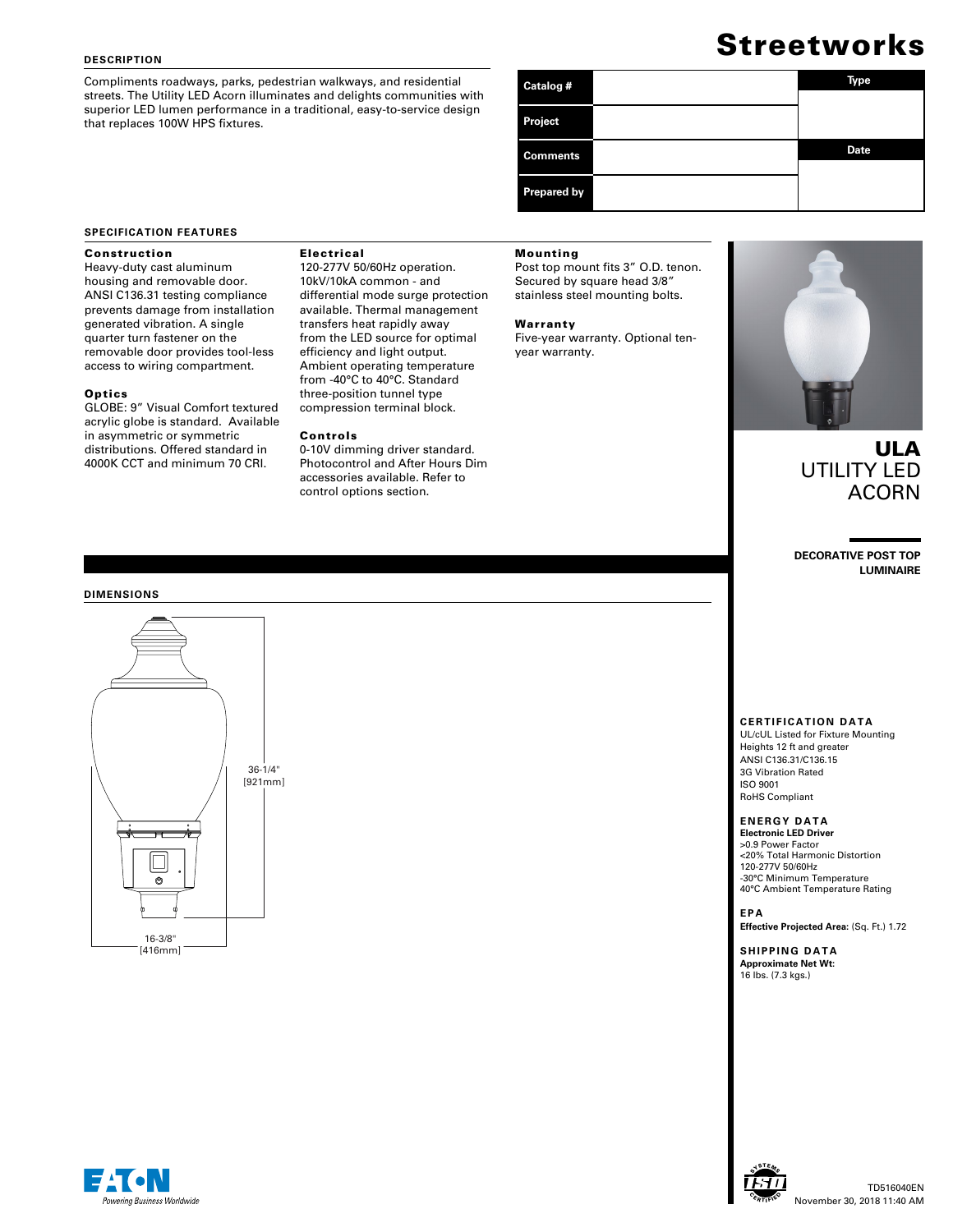# **POWER AND LUMENS**

| <b>Light Engine</b>          |                              | A3       | A4       | <b>A5</b> | A6       | A7        | A8       | A9       |
|------------------------------|------------------------------|----------|----------|-----------|----------|-----------|----------|----------|
| <b>Nominal Power (Watts)</b> |                              | 21       | 29       | 36        | 44       | 55        | 56       | 71       |
| <b>Wattage Label</b>         |                              | 20       | 30       | 40        | 40       | 60        | 60       | 70       |
| Current (a) @120V            |                              | 178 mA   | 244 mA   | 309 mA    | 379 mA   | 462 mA    | 471 mA   | 618 mA   |
| Current (a) @277V            |                              | 90 mA    | 128 mA   | 158 mA    | 192 mA   | 235 mA    | 240 mA   | 271 mA   |
| <b>Optics</b>                |                              |          |          |           |          |           |          |          |
|                              | 4000K                        | 3,295    | 4.070    | 4.998     | 5,951    | 7,032     | 8.423    | 9,549    |
|                              | <b>BUG Rating</b>            | B1-U5-G2 | B1-U5-G3 | B1-U5-G3  | B2-U5-G3 | B2-U5-G3  | B2-U5-G3 | B2-U5-G3 |
| <b>SYM</b>                   | 3000K                        | 3.183    | 3.931    | 4.828     | 5.748    | 6.793     | 8.136    | 9.224    |
|                              | <b>BUG Rating</b>            | B1-U5-G2 | B1-U5-G2 | B1-U5-G3  | B2-U5-G3 | B2-U5-G3  | B2-U5-G3 | B2-U5-G3 |
|                              | 2700K                        | 3.024    | 3,735    | 4,586     | 5,461    | 6,453     | 7,729    | 8,762    |
| <b>BUG Rating</b>            |                              | B1-U5-G2 | B1-U5-G2 | B1-U5-G3  | B2-U5-G3 | B2-U5-G3  | B2-U5-G3 | B2-U5-G3 |
|                              |                              |          |          |           |          |           |          |          |
| <b>Light Engine</b>          |                              | A3       | A4       | A5        | A6       | <b>A7</b> | A8       | A9       |
|                              | <b>Nominal Power (Watts)</b> | 21       | 30       | 37        | 46       | 56        | 57       | 71       |
| <b>Wattage Label</b>         |                              | 20       | 30       | 40        | 50       | 60        | 60       | 70       |
| Current (a) @120V            |                              | 182 mA   | 250 mA   | 314 mA    | 390 mA   | 475 mA    | 480 mA   | 618 mA   |
| Current (a) @277V            |                              | 81 mA    | 118 mA   | 144 mA    | 173 mA   | 212 mA    | 214 mA   | 271 mA   |
| Optics                       |                              |          |          |           |          |           |          |          |
|                              | 4000K                        | 3,122    | 3,866    | 4.687     | 5.488    | 6,357     | 7,989    | 9,057    |
|                              | <b>BUG Rating</b>            | B1-U5-G3 | B1-U5-G3 | B1-U5-G3  | B1-U5-G3 | B1-U5-G3  | B1-U5-G4 | B1-U5-G4 |
|                              | 3000K                        | 3.016    | 3.734    | 4.527     | 5,301    | 6.140     | 7.717    | 8.749    |
| <b>ASYM</b>                  | <b>BUG Rating</b>            | B1-U5-G3 | B1-U5-G3 | B1-U5-G3  | B1-U5-G3 | B1-U5-G3  | B1-U5-G4 | B1-U5-G4 |
|                              | 2700K                        | 2.865    | 3,548    | 4,301     | 5,036    | 5,833     | 7,331    | 8,311    |

# **LUMEN MAINTENANCE**

| Light<br><b>Engine</b> | Ambient<br>Temperature | TM-21<br>Lumen<br><b>Maintenance</b><br>(60,000 hours) | <b>Theoretical L70</b><br>(Hours) |  |
|------------------------|------------------------|--------------------------------------------------------|-----------------------------------|--|
| ULA-A8-D-U-ASYM        | $40^{\circ}$ C         | >73%                                                   | 71,000                            |  |
| ULA-A5-D-U-ASYM        | $40^{\circ}$ C         | >85%                                                   | 139,000                           |  |

# **LUMEN MULTIPLIER**

| Ambient<br>Temperature | Lumen<br><b>Multiplier</b> |
|------------------------|----------------------------|
| 10°C                   | 1.02                       |
| $15^{\circ}$ C         | 1.01                       |
| 25°C                   | 1.00                       |
| 40°C                   | 0.99                       |
| 50°C                   | 0.96                       |